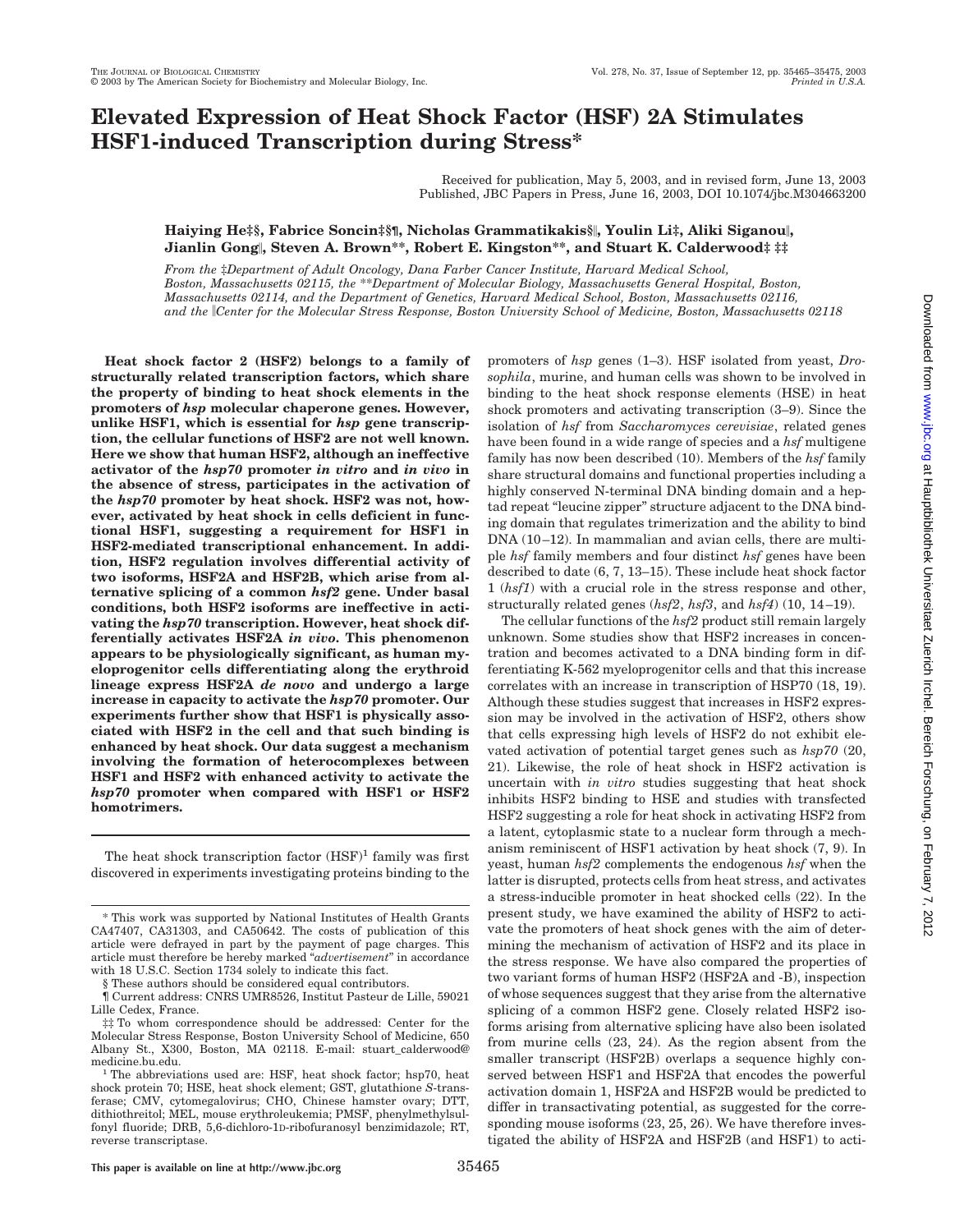vate stress-inducible transcription *in vitro* and *in vivo* under control and stressed conditions. We subsequently examined the differential expression of HSF2A and B in differentiating myeloprogenitor cells and investigated the ability of endogenous HSF2A and HSF2B to activate the *hsp70b* promoter with and without stress. These experiments suggest that HSF2 is involved in the stress response, but unlike the ubiquitous HSF1 operates in a cell-line specific manner through differential expression of alternatively spliced isoforms. Curiously, HSF2A could not be activated by heat shock in cells deficient in functional HSF1 and required the expression of HSF1 for heat induction of the *hsp70B* gene in cells. We next demonstrate that HSF2 is associated with HSF1 *in vitro* and *in vivo*, both before and after heat shock, and this interaction could potentially mediate the response of HSF2A to heat shock.

## EXPERIMENTAL PROCEDURES

*Cell Lines and Tissue Culture—*The myeloprogenitor (erythroleukemia) cell line K562, HeLa S3 human carcinoma cells, and Chinese hamster ovaricytes CHO K1 were obtained from the American Type Tissue Culture Collection. K562 cells were maintained in RPMI 1640 medium, whereas HeLa and CHO K1 cells were maintained in Ham's F-12 medium. Media were supplemented with 10% fetal bovine serum and 2.0 mm L-glutamine.

*Materials—*Enzymes and cloning reagents were from New England Biolabs (Beverly, MA) and Invitrogen. Culture products were from Invitrogen. All other chemicals were from Sigma or Fisher. Heparin-Sepharose CL-4B and Mono-Q HR 5/5 columns were from Amersham Biosciences. Human HSF1 complementary DNA cloned into pBluescript SK- (Stratagene, La Jolla, CA) was a gift of Dr. Carl Wu (Laboratory of Biochemistry, National Cancer Institute, National Institutes of Health, Bethesda, MD). Anti-HSF2 antibodies were a kind gift from Dr. Vincenzo Zimarino (San Raffaele Institute, Milan, Italy).

*Complementary DNA Cloning of Human and Mouse HSF2A and HSF2B—*To clone HSF2A and -B cDNAs, human carcinoma cells (HeLa) were either untreated or heat-shocked for 30 min at 43 °C. RNA was then isolated and messenger RNA prepared by poly(T) affinity chromatography (PolyATtract® system, Promega, Madison, WI). cDNA was then prepared from the mRNA using the avian myeloblastosis virus reverse transcriptase system (Promega), and HSF2 cDNAs were amplified using *Taq* polymerase and the polymerase chain reaction using the following primer sets:

For human HSF2, forward primer was 5'-GC(GAATCC)ATGAAGC-AGAGTTCGA-3', and reverse primer was 5'-AAA(GTCGAC)TTC-CTGGGGATTTAGCTA-3-.

For murine HSF2, forward primer was 5'-GG(GAATCC)ATGAAG-CAGAGTTCGAACG-3', and reverse primer was 5'-AGT(GTCGAC) TTGGGAGTTTAACTATCT-3-.

Forward primers contained *Eco*RI restriction site consensus sequences (in parentheses) and the reverse primers contained *Sal*I sequences for subsequent cloning of amplified DNAs into the PGEX5 prokaryotic expression vector (Amersham Biosciences). After transformation and growth of competent bacteria, colonies were screened for either total HSF2 using oligonucleotides (1764 –1785 (CAGGAG-CAAGTTCACATAAATA) and 1786 –1807 (GGCATATCACTATCCAG-AGGTG)) predicted to detect all forms of HSF2 or for the larger form (HSF2A) using oligonucleotides predicted to hybridize specifically with this species (1420-1440 (TTGTATTATTGATGTAATCT) and 1392–1412 (CATCTGCACAGAACTAGTGA)). Oligonucleotides were end-labeled with [32P]ATP and T4 polynucleotide kinase. Plasmids detected using these probes were isolated, screened for the presence of inserts, and screened for the production of HSF2-glutathione transferase fusion proteins from representative cDNAs in bacteria exposed to the inducing agent isopropyl-1-thio- $\beta$ -D-galactopyranoside (Amersham Biosciences). After induction, bacterial lysates were prepared and screened by immunoblot with anti-GST antibodies (Santa Cruz Antibodies) and anti-HSF2 antibody Ab-3158. Representative clones from human HSF2A (clone 94) and HSF2B (clone 85) and murine HSF2A (clone 6) and HSF2B (clone 7) were then further analyzed by dideoxynucleotide sequencing. Restriction digestion and gel electrophoresis indicated the production of cDNAs from the human and mouse mRNA of  $\sim$ 1.6 kb (predicted sizes for the inserts were, respectively, 1.621 (hHSF2A), 1.567 (hHSF2B), 1.616 (mHSF2A), and 1.562 (mHSF2B) kb). The cDNAs from clones 94 and 6 are slightly retarded in the gels consistent with their slightly larger size (data not shown).

Replicate sequencing of the clones indicated conservative substitutions in two codons of hHSF2A (and hHSF2B) but identical predicted protein sequence sequences to hHSF2 (13) except that HSF2A contain the conserved sequence CTTTTCACTAGTTCTGTGCCAGATGAATCCCA-CAGATTACATCAATAATACAAAATCT present at position 1264 –1318 in the published sequence of hHSF2 (13) but not present in the homologous region (1329) of the mHSF2, which is otherwise similar to the hHSF2 (23).

*Purification of HSF2 Proteins—*HSF2 variants were cloned into the pGEX-5 expression vector, between the *Eco*RI and *Sal*I sites and the resulting plasmids were used to transform BL21 (DE3) *Escherichia coli* bacteria. HSF2 was thus expressed as a fusion protein with glutathione *S*-transferase. All purification steps were carried out at 4 °C. Briefly, isopropyl-1-thio- $\beta$ -D-galactopyranoside-induced bacteria were pelleted and dissolved in 7 M guanidine HCl in 0.1 M potassium phosphate buffer, pH 7.4, containing 50 mM DTT and 0.05% Nonidet P-40 and dialyzed against 50 mM potassium phosphate buffer containing 0.1 M KCl and 2 mM DTT. The samples were centrifuged at  $2500 \times g$  for 5 min and the supernatant loaded on a 20-ml volume glutathione-Sepharose column at a flow rate of 0.5 ml/min, washed extensively with buffer A (50 mM potassium phosphate buffer, pH 7.4, containing 0.1 M KCl, 0.05% Nonidet P-40, and 2 mM DTT) and eluted with buffer A containing 10 mM reduced glutathione. The elute was loaded onto a Mono-Q HR 5/5 ion exchange chromatography column at a flow rate of 0.8 ml/min and eluted with a 24-ml linear gradient from 0.1 to 1 M KCl final concentration of KCl in buffer A. Absorbance was monitored at 280 nm, and the fractions corresponding to HSF2 were assayed for binding to HSE, pooled, and concentrated with a Centricon 10 ultrafilter in the presence of 0.1 mg/ml bovine serum albumin. Relative concentrations of active HSF2 were estimated by quantitative electrophoretic mobility shift assay (EMSA) (Fig. 1). HSF1 was purified as described (27).

*Nuclear Extraction and EMSA—*Nuclear extracts were prepared according to Schreiber *et al.* (52). Briefly, cells were incubated for 15 min in 200 – 800 ml of 10 mM HEPES, 10 mM KCl, 0.1 mM EDTA, 0.1 mM EGTA, 1.0 mm DTT, 0.5 mm phenylmethylsulfonyl fluoride (PMSF), 2.0 mg/ml each aprotinin and leupeptin, 20 mm NaF, and 2.0 mm  $\text{Na}_3\text{VO}_4$ , pH 7.9, on ice. Cells were then lysed by addition of Nonidet P-40 to 0.6% and microcentrifuged at  $12,000 \times g$ . Nuclear pellets were resuspended in 25 ml of 20 mM HEPES, 0.4 M NaCl, 1 mM EDTA, 1.0 mM EGTA, 1.0 mM DTT, 0.5 mM PMSF, 2.0 mg/ml aprotinin, and 2.0 mg/ml leupeptin, pH 7.9. Extracts were then aliquoted and stored at  $-80$  °C. Each binding mixture (12 ml) for EMSA contained 2.0 ml of nuclear extract or recombinant protein, 2.0 mg of bovine serum albumin, 2.0 mg of poly(dI-dC), 0.5–1.0 ng of labeled double-stranded oligonucleotide probe,  $12 \text{ mm}$  HEPES,  $12\%$  glycerol,  $0.12 \text{ mm}$  EDTA,  $0.9 \text{ mm}$  MgCl<sub>2</sub>,  $0.6$ mM DTT, 0.6 mM PMSF, and 2.0 mg/ml aprotinin and leupeptin, pH 7.9. Final concentrations of KCl in the binding mixture were defined for optimal binding of each oligonucleotide. Samples were incubated at room temperature for 15 min, then electrophoresed on 4.8% polyacrylamide,  $1 \times$  TBE gels. Oligonucleotide hHSE was synthesized, annealed, and labeled by end filling with 32P for EMSA. hHSE contains the heat shock element (HSE) from the top strand of the human *HSP70A* promoter (28): 5--CACCTCGGCTGGAATATTCCCGACCTGGCAGCCGA-3'. Gel supershift assays with anti-HSF1 or anti-HSF2 antibodies were carried out as described previously (29).

*Polyacrylamide Gel Electrophoresis and Western Blotting—*Eukaryotic cell extracts or recombinant materials were boiled in the presence of reducing electrophoresis sample buffer, analyzed by 10% SDS-PAGE, and blotted onto Immobilon membranes as described (30). The membranes were incubated in 10 mM Tris, pH 8.0, 0.15 M NaCl, 5% nonfat rehydrated milk in the presence of specific rabbit anti-HSF1 and anti-HSF2 polyclonal antibody raised against the C-terminal part of the molecules (29) (1/300 dilution), then with a secondary antibody coupled to alkaline phosphatase in 10 mM Tris, pH 8.0, 0.15 M NaCl, 5% nonfat dry milk (1/7500 dilution, Amersham Biosciences). The antigen-antibody complexes were visualized by incubating the membrane in 0.1 M Tris, pH 9.5, 0.1 M NaCl, 5 mM MgCl<sub>2</sub>, 0.3 mg/ml nitro blue tetrazolium, and 0.16 mg/ml 5-bromo-4-chloro-3-indolyl phosphate.

*In Vitro Transcription*—HSF species (approximately 1  $\mu$ g of HSF1, HSF2A, or HSF2B in storage buffer) were incubated in the presence of  $0.25 \mu$ g of plasmid 308, which contains the human hsp70 promoter to  $-120$  fused to a G-less cassette of 380 bp in length and 1 mm  $MgCl<sub>2</sub>$  in a final volume of 13  $\mu$ l for 30 min at 30 °C. Seven  $\mu$ l of nuclear extracts (31) purified over a P11 column (32) and previously titrated to give maximum basal transcription, 10  $\mu$ Ci of [ $\alpha$ -<sup>32</sup>P]UTP (800 Ci/mmol, NEN Life Sciences), 2 mM MgCl<sub>2</sub>, 10-20 units of RNasin (20-40 units/  $\mu$ l, Promega, Madison, WI), 54  $\mu$ м ATP, 54  $\mu$ м CTP, 25  $\mu$ м UTP, 10  $\mu$ м *O*-methyl-GTP (Amersham Biosciences), 25 units of RNase T1 were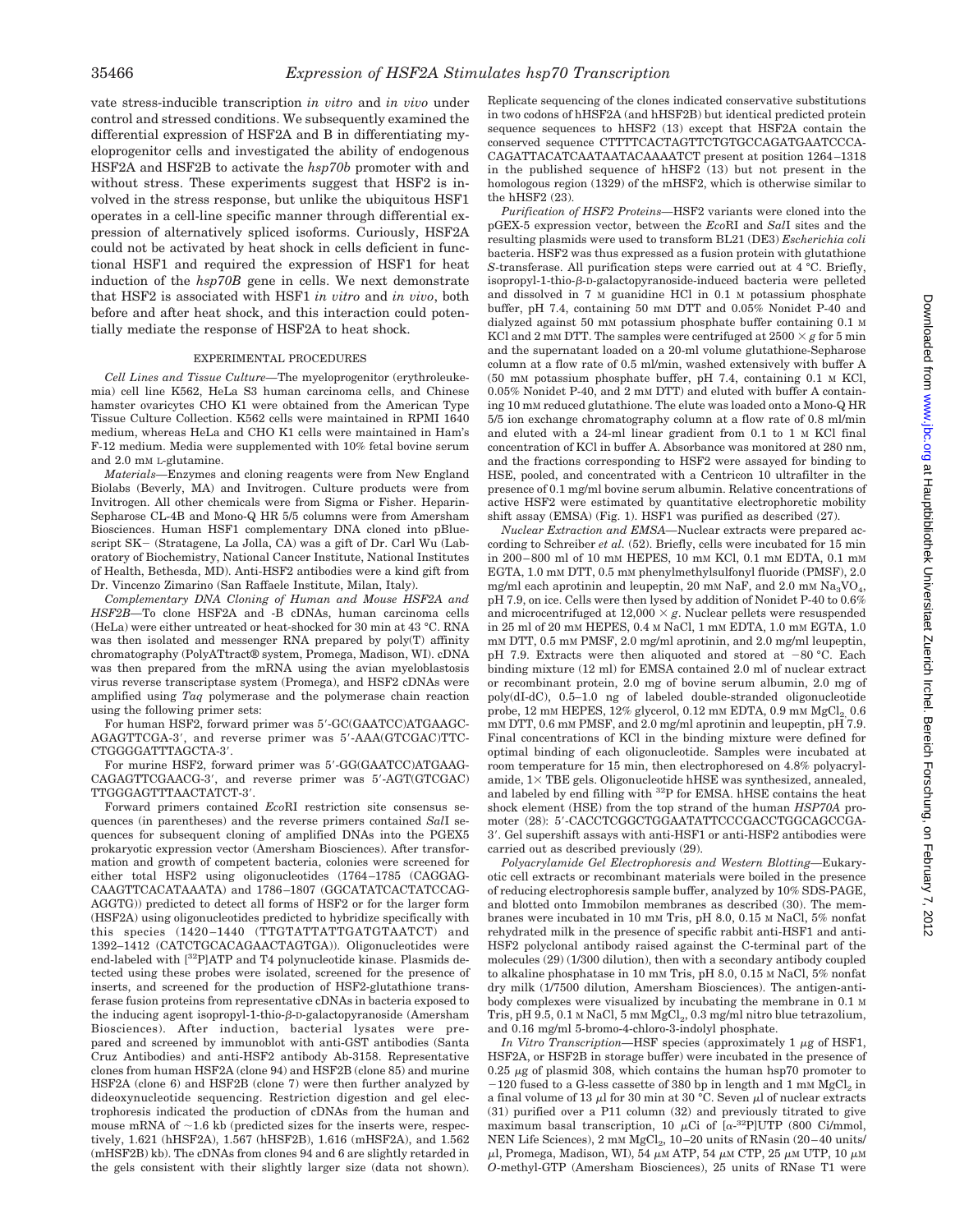*Expression of HSF2A Stimulates hsp70 Transcription* 35467

added to a final volume of 49  $\mu$ l and the transcription allowed to proceed for 1 h at 30 °C. Transcription products were subsequently extracted with phenol/chloroform, precipitated, separated on 8% urea-PAGE in 89 mM Tris, 89 mM boric acid, 2 mM EDTA and analyzed using a Phosphor-Imager (Amersham Biosciences). Phosphatased and kinased pBR322 DNA-*Msp*I digest (New England Biolabs) fragments were used as molecular weight markers.

*Plasmid Constructs, Transient Transfection, and Assays for Luciferase, - Galactosidase, and Protein Concentration—*Human *hsp70b* (33) promoter construct p2500CAT was from StressGen (Victoria, British Columbia, Canada).  $pGL.Basic3$  and  $pSV-B-galactosidase plasmids$ , Genelight luciferase, and  $\beta$ -galactosidase assay reagents were from Promega (Madison, WI), restriction and modifying enzymes from New England Biolabs (Beverly, MA), and sequencing reagents, Hybond-N membrane, and Rediprime kit from Amersham Biosciences. Oligonucleotides for EMSA were synthesized by Bio-synthesis (Coralville, IA). Reporter construct pGL.hsp70B was constructed by inserting the *HSP70B* gene promoter fragment from *Bgl*II site to *Hin*dIII site (1.44 kb) of p2500-CAT into pGL.Basic 3 at the corresponding sites. Expression construct pHSF1 was prepared by inserting the *human* HSF1  $cDNA (6)$  into the  $pcDNA3.1(-)$  expression vector at the *XhoI* and *Eco*RI sites. The human HSF2A and HSF2B cDNAs were inserted into the pcDNA3.1(+) *EcoRI* and *XhoI* sites, to produce pHSF2A and  $pHSF2B$ . Then, the fragment from *PstI* to *VspI* sites of  $pSV-\beta$ -galactosidase plasmid, containing SV40 early promoter and enhancer segments, *lacZ* coding region, and SV40 poly(A) signals, was inserted into the pHSF plasmids at *Nsi*I and *Sap*I sites to replace the neomycin resistance gene and these constructs were termed pBHSF1, pBHSF2A, and pBHSF2B, respectively. pBcontrol plasmid was derived from pBHSF1 by deleting HSF1 at the *Xho*I and *Eco*RI sites. After being blunted with Klenow, the resulting fragment was re-ligated. Constructs were confirmed by sequencing with a T7 kit (Amersham Biosciences). Double-stranded DNA templates were prepared from minipreps as described. Transient transfection was carried out using either electroporation (K562) or liposomal transfection reagent DOTAP (CHO-K1) (Roche Applied Science). For electroporation,  $5 \times 10^6$  cells were mixed with appropriate plasmid DNA in 250  $\mu$ l of RPMI 1640 plus 10% fetal bovine serum and electroporated at 650 V/cm (in 0.4-cm cuvettes) and 800-microfarad capacitance and then immediately returned to culture at 37 °C. For transfection by DOTAP, cells were seeded in 24-well tissue culture plates at  $1 \times 10^5$ /well 18 h before transfection according to Ref. 34. Cells were harvested 18 –24 h after transfection and assayed for luciferase activity (34). To analyze the effects of endogenous HSF1 on promoter activity, cells were transfected with reporter plasmid DNA, allowed to recover for 8 –10 h before heat shock, and analyzed for luciferase and  $\beta$ -galactosidase activity 24 h later (34). To analyze the effects of heat shock in HSF2 transfectants, reporter plasmid DNAtransfected cells were allowed to recover for 14 –16 h before heat shock and luciferase activity was analyzed at the time points after heat shock. Luciferase activity was normalized to  $\beta$ -galactosidase activity, which was used as an internal transfection efficiency control. Analysis of variance with Tukey's multiple range test was employed for statistical analysis of luciferase values.

*Stable Transfection—*After transfection, cells were maintained in Ham's F-12 medium containing 10% fetal calf serum for 24 h. Neomycin (G418) was added to 300 ng/ml until surviving cells reached confluence. Surviving clones were then selected and amplified.

*Reverse Transcriptase-Polymerase Chain Reaction (RT-PCR) Analysis of HSF2 Isoforms—*We probed for the expression of HSF2A and HSF2B using RT-PCR, using  $\beta$ -actin expression as a constitutively active control. Primers were designed to produce amplified products from human  $\beta$ -actin of 340 bp and from human HSF2A and HSF2B of 232 and 178 bp, respectively. Primers were: (*a*) for human HSF2, forward primer (5'-AAGGTTGAGCTGTTGGA-3') and reverse primer (5--GATTTTCTTCCCTCTTC-3-), were from 1157–1173 and 1389 –1373 (reverse) in the human HSFA cDNA in clone pBHSF2A94; (*b*) for human β-actin, forward primer (5'-GCCAGCTCACCATGGAT-3') and reverse primer (5'-AGGGGGGCCTCGGTCAG-3') were from 31–47 and  $370 - 354$  in the human  $\beta$ -actin gene. Primers were first tested for the ability to amplify the 232- and 178-bp HSF2 fragments from plasmids containing human HSF2A and HSF2B. For RT-PCR analysis of cellular RNA, cDNAs were transcribed at  $42 \degree C$  from 1  $\mu$ g of total RNA isolated from either K562 or HeLa S3 cells. Reverse transcription reactions were carried out with 50 units of Moloney murine leukemia virus reverse transcriptase (Invitrogen), 4 mM each of dATP, dCTP, dGTP, and dTTP, 10 mm dithiothreitol, 20 units of RNase inhibitor, and 2.5  $\mu$ m random hexamers (Roche Applied Science) in a 20- $\mu$ l volume. The entire 20  $\mu$ l of RT reaction mixture and 75 ng each of forward and reverse primers was



2 3 4 5 6 7 8 9 10 11 12 13 1

FIG. 1. **HSE binding of purified HSF2A and HSF2B.** Purified GST-HSF2A and GST-HSF2B were incubated with 32P-labeled HSE at a range of dilutions and then subjected to EMSA analysis as described under "Experimental Procedures." GST-HSF2A and GST-HSF2B were diluted 1/2200 (*lanes 1* and *7*), 1/660 (*lanes 2* and *8*), 1/220 (*lanes 3* and *9*), 1/66 (*lanes 4* and *10*), 1/22 (*lanes 5* and *11*), and 3/22 (*lanes 6* and *12*). Relative migration of HSF2-HSE complexes and free probe are indicated. The incubation for *lane 13* contained free probe only. Experiments were repeated three times with consistent findings.

used for PCR reactions using an AmpliTaq DNA polymerase PCR kit (PerkinElmer Life Sciences). PCR reactions were carried out, after denaturing at 94 °C for 3 min, with 25 cycles of denaturing (94 °C for 30 s), annealing (42 °C for 2 min), and primer extension (72 °C for 1 min). Finally, PCR products were extended for 5 min at 72 °C.

*Northern Analysis—*Total RNA was isolated from cells fractionated on 1% agarose/formaldehyde gels and transferred to membranes as described (35). Specific mRNAs were detected by hybridization with a full-length 1.6-kb HSF2A probe and a murine *HSP70.1* cDNA probe (36) radiolabeled with  $[\alpha^{-32}P]$ dCTP using a Rediprime kit (Amersham Biosciences). To probe for HSF2 in various organs, tissue blots containing 5 mg each of  $poly(A)^+$  RNA from a range of organs were purchased commercially (Clontech, Palo Alto, CA) and probed sequentially for total HSF2 with the intact HSF2A cDNA probe and for HSF2A mRNA with the oligonucleotide probes described earlier derived from the region present in HSF2A but absent in HSF2B mRNA.

*In Vitro Protein Interaction Study Using Glutathione S-Transferase "Pull-down" Analysis—In vitro* translated proteins (35S-labeled) for GST pull-down were obtained by the Promega TNT Quick Coupled Transcription/Translation System, and the procedure was performed following the instructions from the manufacturer. GST fusion proteins were harvested as described below. 1.5 mg of GST protein was mixed with 50  $\mu$ l of glutathione-Sepharose 4B beads (Amersham Biosciences). The volume was brought up to 1.0 ml with NETN buffer (20 mm Tris, pH 8.0, 100 mM NaCl, 1 mM EDTA, pH 8.0, 0.5% Nonidet P-40, 1.0 mM DTT); protease inhibitors were added freshly, including 0.5 mM PMSF and 2.0 mg/ml aprotinin and leupeptin. The mixture was rocked at 4 °C for 1 h, then washed three times with 1 ml of NETN buffer. Beads were resuspended in 500  $\mu$ l of NETN buffer, 35  $\mu$ l of <sup>35</sup>S-labeled protein was added, and the mixture was rocked at 4 °C for 1 h. The beads were subsequently washed thoroughly, resuspended in 30  $\mu$ l of 2× SDS sample buffer, and proteins then separated by 10% SDS-PAGE. Gels were dried and exposed to x-ray film (Eastman Kodak Co.).

## RESULTS

## *HSF2 Is an Ineffective Activator of Heat Shock Transcription in Vitro and When Overexpressed in Vivo*

We first investigated the activity of purified HSF2A and HSF2B GST fusion proteins *in vitro*. Purified HSF2A and HSF2B fusion proteins both bound to a 32P-labeled probe based on the TATA box-proximal HSE from the human *HSP70A* gene (Fig. 1). Equivalent amounts of each protein were serially diluted and analyzed by gel mobility shift assay against a constant amount of probe (Fig. 1). In each case there was displacement of 50% of free probe at a HSF2 dilution of 1/220 (*lanes*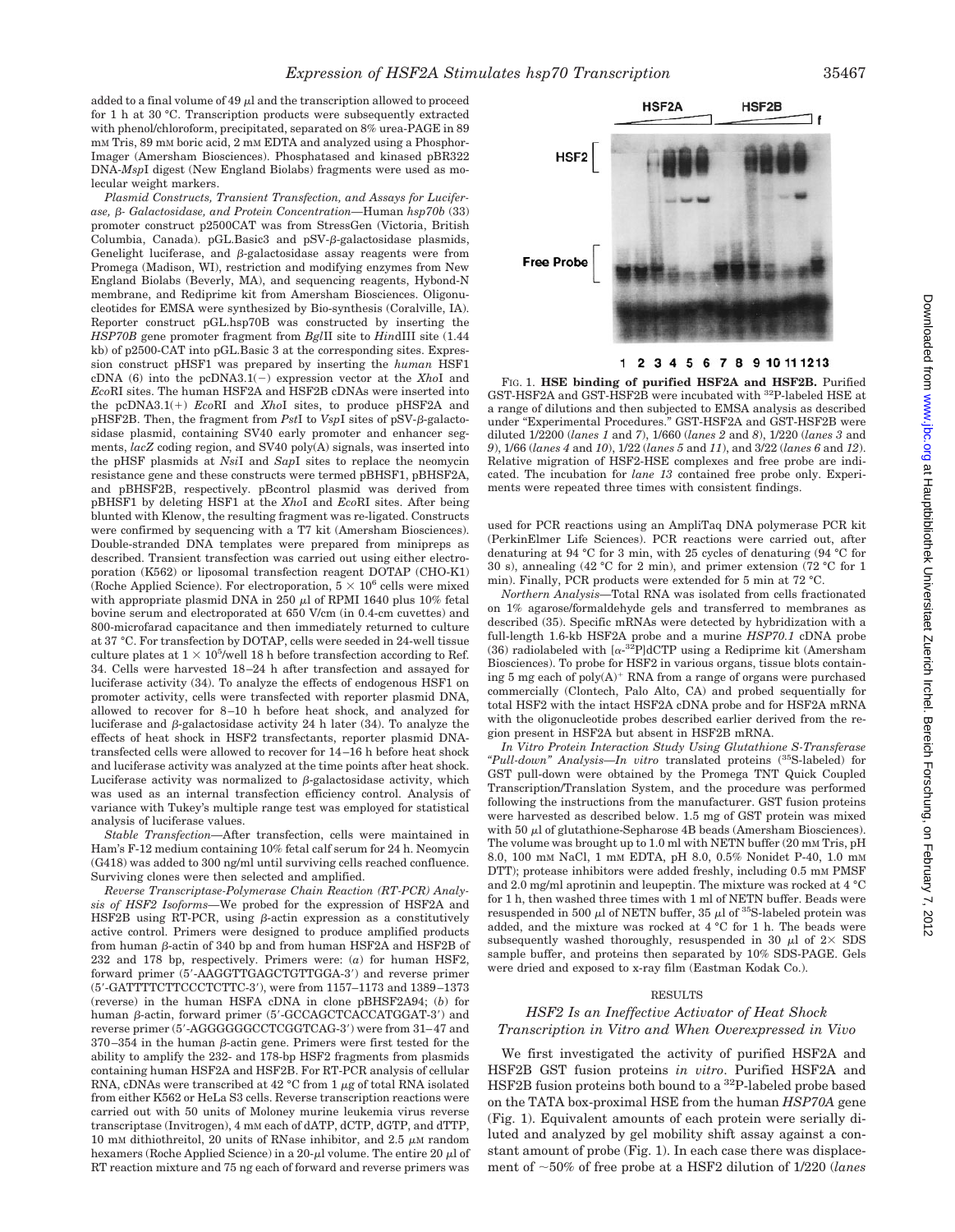

FIG. 2. **Effects of purified HSF1, HSF2A, and HSF2B on** *in vitro* **transcription from heat-inducible promoters.** Transcription from the promoter-reporter constructs p311, which contains multiple HSE consensus sequences upstream of a 380-bp G-less cassette, and p308, which contains the TATA proximal HSE from human *HSP70A*, was determined at a range of HSF2A and HSF2B concentrations. HSF2A and HSF2B were diluted 1/26 (*lanes 3*, *7*, *13*, and *17*), 1/90 (*lanes 4*, *8*, *14*, and *18*), 1/260 (*lanes 5*, *9*, *15*, and *19*), and 1/900 (*lanes 6*, *10*, *16*, and *20*). HSF1 was used at a dilution (1/26) that gave maximal activation of each reporter, and its concentration was approximately equivalent in terms of ability to complex HSE in the EMSA assay to the concentration of HSF2A and HSF2B that fully complexed the EMSA probe (Fig. 1) and gave maximal promoter activation. Experiments were repeated four times with reproducible findings.

*3* and *9*). We then investigated the ability of HSF2A and HSF2B to activate transcription *in vitro* from an HSE-containing promoter-reporter construct (Fig. 2). Both HSF2A and HSF2B showed apparently maximal activation of the P311 construct (Fig. 2, *lanes 4* and *8*), which contains a consensus HSE array that is transcribed very efficiently *in vitro*, at dilutions above 1/90, which caused complete displacement of probe in the EMSA assay (Fig. 1). HSF1 used at an equivalent concentration (*lane 2*) stimulated transcription with 4 –5-fold more efficiency in this experiment and in all replicate experiments (Fig. 2, *lane 2*). Similar results were observed with the less active *HSP70A*-based P308 promoter-reporter system (Fig. 2, *lanes 12–21*). These experiments indicate that HSF2A and HSF2B both bind to HSE and activate the HSP70 promoter *in vitro* at an equivalent rate, indicating that the recombinant proteins have similar transcriptional activating potential *in vitro*. However, as it is possible that regulatory factors present in cells *in vivo* are lacking in the *in vitro* incubations used here, we next examined the ability of HSF2A and HSF2B to activate the promoters of two human heat shock genes when stably co-transfected into mammalian cells. We examined the activity of the promoter from human *HSP70B* in K562 human erythroleukemia cells stably transfected with HSF1 or HSF2 (Fig. 3). For these experiments, HSF2A and HSF2B were expressed from a vector that incorporates an internal transfection efficiency control  $(CMV- $\beta$ -galactosidase)$  to ensure comparable transfection efficiency in experiments using the HSF2 expression plasmids. Cells were stably transfected with the HSF1 and HSF2 expression vectors and transiently transfected with pGL.hsp70B (Fig. 3). Although HSF1 overexpression strongly



FIG. 3. **Effect of high level expression of HSF1, HSF2A, and HSF2B on the activity of heat-inducible promoters in unstressed cells** *in vivo***.** Relative activation of the human *HSP70 B* promoter in K562 cells stably expressing empty expression plasmid pcDNA3.1() (*lane 1*), HSF2A (*lane 2*), HSF2B (*lane 3*), and HSF1 (*lane 4*); cells were transfected with pGL.hsp70B 24 h prior to lysis and assay for luciferase and  $\beta$ -galactosidase activity. Luciferase activity was indexed to  $\beta$ -galactosidase activity and calculated and subject to statistical analysis as described under "Experimental Procedures." Experiments were repeated 5 times with reproducible findings.

activated the *HSP70B* promoter, we observed only marginal activation of the promoter by expression of either HSF2 isoform, and no significant difference between HSF2A and HSF2B. Similar findings were observed with another heat shock promoter-reporter construct, pGL.hsp27 (data not shown). As shown in subsequent experiments, both HSF2A and HSF2B are expressed at equivalent amounts in the stably transfected cells (Fig. 4*C*).

## *Elevated Activation of Heat Shock Promoters by Stress in Cells Overexpressing HSF2A*

As previous studies indicated that HSF2 regulation involves constitutive repression through an intermolecular coiled-coil interaction between leucine zipper domains in the C terminus and the trimerization domain in the N terminus, and that such interactions are antagonized by heat shock, we next investigated the potential role of heat shock in the transcriptional activation of HSF2A and HSF2B (9). Heat shock caused a large increase in *HSP70B* reporter activity in control cells, presumably as a result of the activation of endogenous HSF1 (Fig. 4*A*). However, expression of HSF2A from the CMV promoter led to a large increase in response to heat shock compared with wildtype control cells, presumably because of heat-induced activation of transcriptionally latent, overexpressed HSF2A, which is able to bind HSE under these conditions (Fig. 4*A*). The increase in transcriptional activation of the *HSP70B* promoter by heat shock in HSF2A overexpressing cells far exceeded the additive effects of endogenous heat-induced activity and the unstimulated activity of overexpressed HSF2A (Figs. 3 and 4*A*). No increase in heat-induced activity was seen in the HSF2B transfectants compared with the vector-alone control despite the fact that HSF2B is overexpressed in these cells (Figs. 1 and 4 (*A* and *C*). The increase in *HSP70B* activation during heat shock by HSF2A expression also exceeded the effects of HSF1 overexpression (Fig. 4*A*). Similar experiments using transient cotransfection with the HSF expression vectors and *HSP70B* reporter construct further confirmed these findings, indicating that HSF2A is strongly activated by heat shock when ex-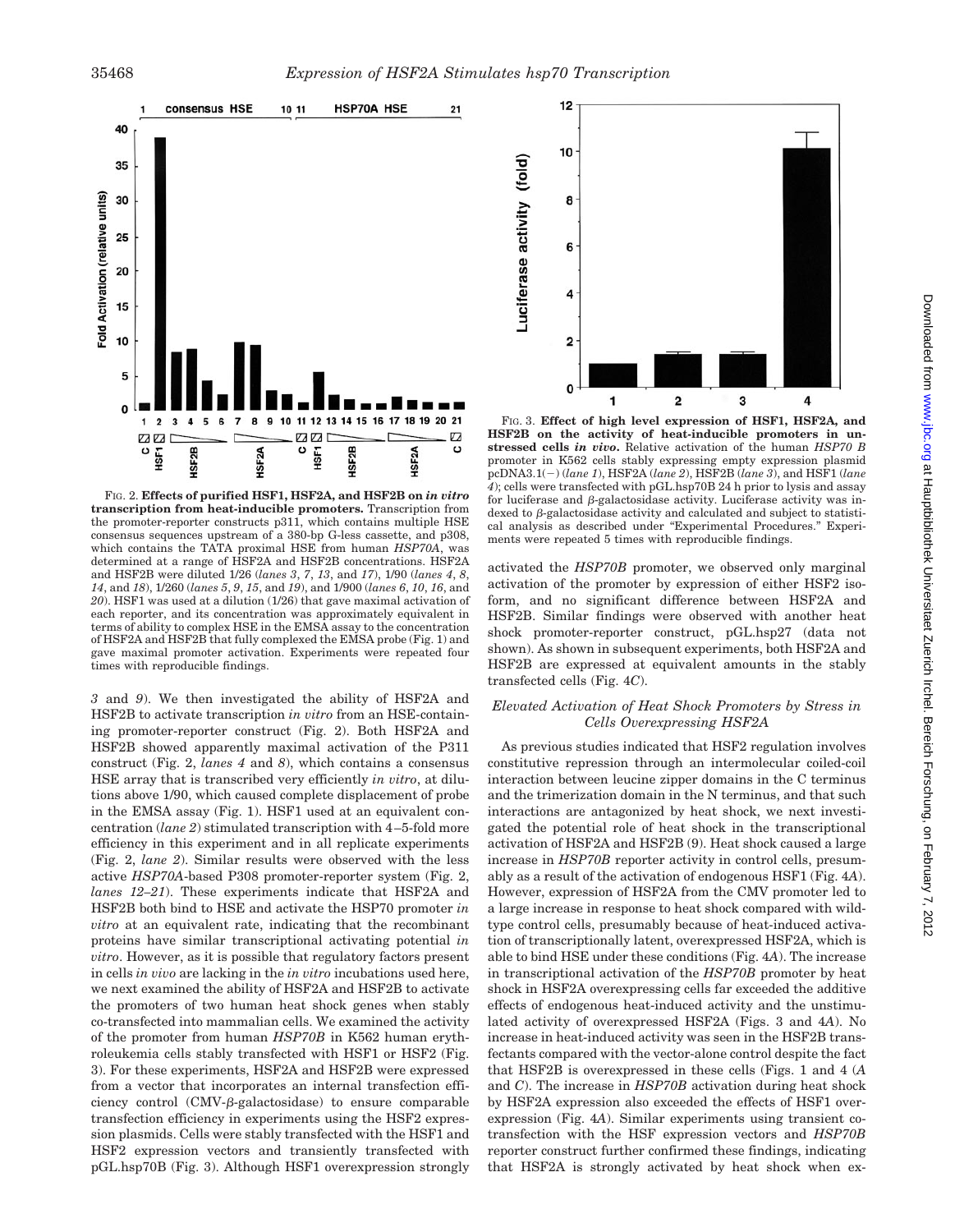

FIG. 4. **Effects of heat shock on activation of the** *HSP70B* **promoter by HSF2A and HSF2B** *in vivo***.** *A*, wild-type K562 cells and cells stably expressing HSF1, HSF2A, and HSF2B were transfected with pGL.HSP70B promoter reporter construct, heat-shocked (45 min at 43 °C), and then assayed for the synthesis of luciferase at time points after heating. Luciferase activity was indexed to  $\beta$ -galactosidase activity and calculated as described under "Experimental Procedures." Experiments were repeated three times with reproducible findings. *B*, K562 cells were transiently co-transfected with empty expression vector pcDNA3.1(-), pHSF1, pHSF2A or pHSF2B, and pGL.HSP70B and then subjected to heat shock (45 min at 43 °C) and another 1 h recovery at 37 °C prior to lysis and assay for luciferase and  $\beta$ -galactosidase activity. Luciferase activity was calculated as in Fig. 3. Experiments were repeated three times with consistent findings. *C*, relative concentrations of HSF2 protein in wild type K562 cells (*Wt*) and cells stably transfected with pHSF2A (*2A*) or pHSF2B (2B) or in wild-type cells exposed to 30  $\mu$ M hemin (*Hemin*) for 20 h. Cell proteins were extracted, separated by 10% SDS-PAGE, and probed by immunoblot analysis with anti-HSF2 antibodies as described under "Experimental Procedures." *Con* refers to *in vitro* translated HSF2A as a positive control. Experiments were repeated twice with reproducible findings.

pressed to high level (Fig. 4*B*). Relative levels of HSF2A and HSF2B in the stable transfectants are shown in Fig. 4*C*.

*Elevated Response to Stress of K562 Cells Induced to Express HSF2A by Exposure to Hemin—*We next went on to examine the effect of increasing endogenous HSF2A concentrations on the activity of the transfected *HSP70B* promoter. We examined the expression of HSF2A and HSF2B in K562 myeloprogenitor cells induced along the erythroid lineage by exposure to hemin (37). RT-PCR analysis was used to probe expression of these isoforms with primers designed to produce a 232-bp transcript from HSF2A and a 178-bp transcript from HSF2B. When these primer pairs were used to amplify cDNA from plasmids containing the human HSF2 isoforms, cDNA products of the appropriate size were produced by PCR amplification (Fig 5*A*); using pBHSF2A as a template in the reaction, a 232-bp product was observed, and, when pBHSF2B was used, a 178-bp cDNA was produced. We next examined the relative levels of HSF2A and HSF2B mRNA in hemin-treated K562 cells. HSF2A and HSF2B were at trace levels in untreated controls, increased at 6 and 20 h of hemin exposure, and declined at 68 h (Fig. 5*B*). HSF2A appeared to be the predominant isoform in these samples (Fig. 5*B*). These findings are consistent with earlier studies showing that HSF2A is induced preferentially at the protein level in K562 cells exposed to hemin (38). The level of the control cDNA  $(\beta$ -actin) appeared to be reduced in the 6- and 20-h samples (Fig. 5*B*), apparently because of competition for reagents in the PCR reaction, as the decrease was not observed when the reaction was carried out using actin primers alone (Fig. 5*C*). The expression of HSF2A mRNA in the hemintreated K562 cells was in marked contrast to another cell line of human origin, HeLa S3 cells, in which only HSF2B mRNA was detected (Fig. 5*D*). HeLa cells thus preferentially express HSF2B, and this was not altered by exposing cells to heat shock at 30, 60, or 90 min at 43 °C (Fig. 5*D*). Expression of HSF2A coincided with an overall increase in HSF2 mRNA species and HSF2 protein levels in hemin induced K562 cells, as determined by, respectively, Northern analysis and immunoblot (Figs. 5*E* and 4*C*). Increased expression of HSF2A mRNA and nuclear accumulation of HSF2 in a HSE binding form as analyzed by EMSA both reached a peak at 41 h (Fig. 5, *E–G*). In addition, inhibition of the HSF2 mRNA increase in hemintreated cells with RNA polymerase II inhibitor 5,6-dichloro-1Dribofuranosyl benzimidazole (DRB) prevented accumulation of HSE binding activity in these cells (Fig. 5, *E* and *F*). Thus hemin causes the accumulation of HSF2 in a DNA binding form. Previous studies have also indicated that hemin may elevate HSF2 levels in K562 cells by inhibiting proteolysis through the proteasome and HSF2 accumulation may thus be regulated at a number of levels, including both increased mRNA accumulation and decreased HSF2 degradation (39). As HSF2A is induced under these conditions, it may be assumed that hemin induces HSF2A binding to HSE, although, with currently available reagents, this cannot be proven formally. We next investigated whether HSF2 accumulating in the hemin-treated K562 cells is active in inducing the *HSP70B* promoter and whether it could be further activated by heat shock as with HSF2A overexpressed from a viral promoter. Although inducing HSF2 expression and HSF-HSE binding (Fig. 5, *E* and *F*), hemin was ineffective in activating the *HSP70B* promoter (Fig. 6). However, a combination of hemin exposure and subsequent heat shock led to a marked activation of the *HSP70B* promoter, suggesting that increased HSF2A levels in cells responding to hemin enhances the responsiveness of the *HSP70B* promoter to stress (Fig. 6). These findings are in line with earlier studies showing markedly increased heat-induced tran-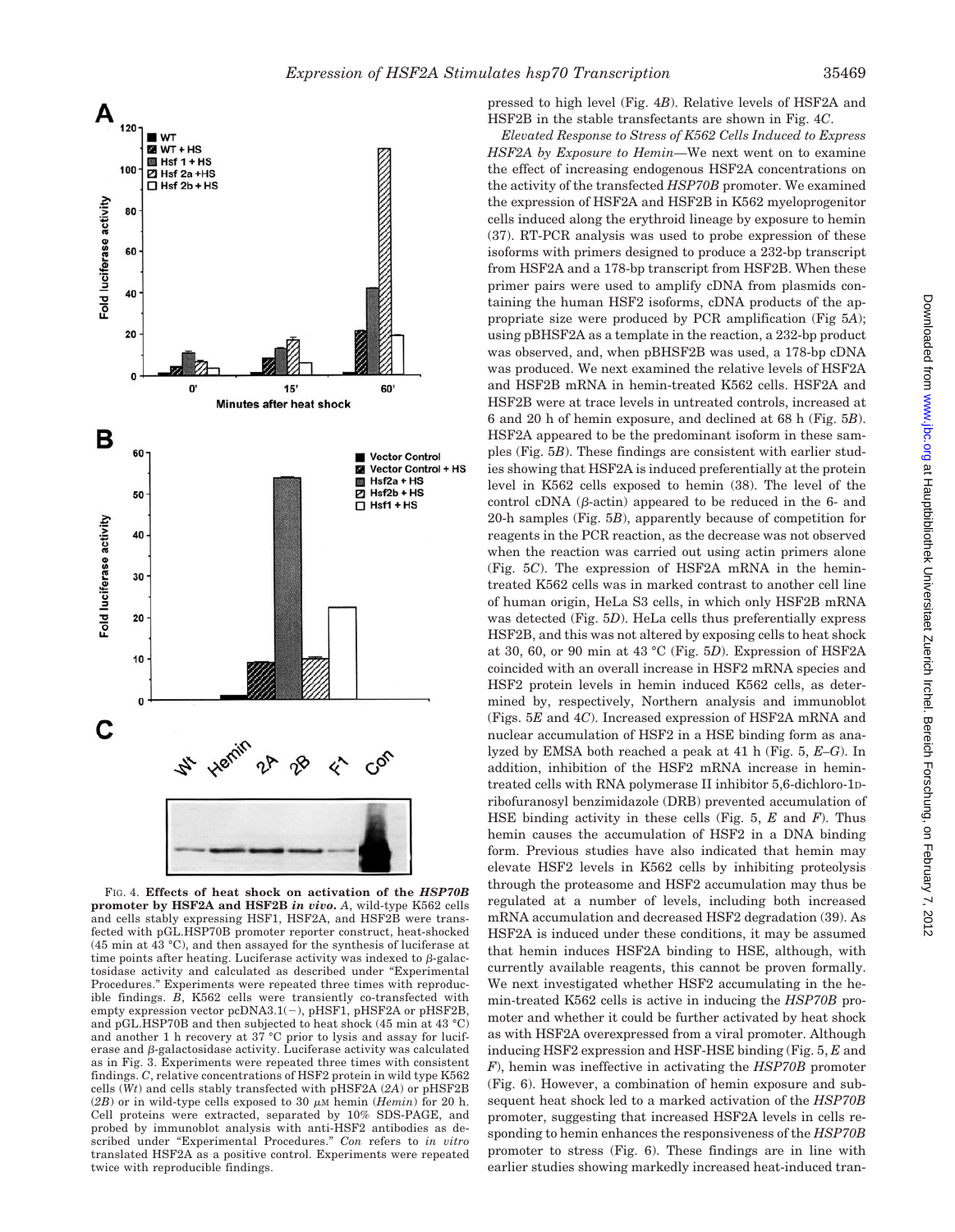

FIG. 5. **Expression and transcriptional activity of HSF2A in differentiating myeloid progenitor cells under control and heat shock conditions.** *A*, relative expression of HSF2A and HSF2B mRNA in human cells. The primer pair designed to amplify the 232-bp HSF2A fragment and the 178-bp HSF2B fragment were tested for specificity in reactions containing plasmid DNA containing HSF2A cDNA (*lane 1*), HSF2B cDNA (*lane 2*), a mixture of HSF2A and HSF2B cDNAs (*lane 3*), or empty plasmid containing no cDNA insert (*lane 4*). *B*, RNA extracted from K562 cells exposed to hemin for  $0, 6, 20, 41$ , and  $68$  h was subjected to RT-PCR analysis for HSF2A, HSF2B, and human  $\beta$ -actin as in  $A$ . Experiments were repeated three times with reproducible findings.  $C$ , the reverse transcribed cDNA from  $B$  was re-analyzed for  $\beta$ -actin expression in the absence of competition from the HSF2 primers. *D*, relative expression of HSF2A and HSF2-B mRNA in HeLa cells exposed to heat shock (0, 30, 60 and 90 min at 43 °C). Experiments were repeated three times with consistent results. *E*, overall expression of HSF2 mRNA in K562 cells treated with 30  $\mu$ м hemin. Northern analysis was carried out on RNA extracted from K562 cells exposed to hemin for 0, 3, 20, 20, 41, and 68 h. In addition, HSF2 mRNA expression in K562 cells exposed to hemin for 20 h without and with DRB and in unstimulated controls treated with DRB. Experiments were repeated three times with reproducible findings. F, HSF2-HSE binding activity in hemin-exposed K562 cells. Cells were exposed to 30  $\mu$ M hemin for 0, 3, 6, 20, 41, and 68 h without DRB or for 0 or 20 h with hemin and DRB prior to lysis, HSF extraction, and EMSA analysis. The *last lane* (marked *bc*) is from control cells not exposed to hemin but treated with DRB buffer. Experiments were repeated three times with reproducible findings. *G*, gel supershift analysis of HSF-HSE complexes with anti-HSF2 antibody Ab3105. Cells were exposed to hemin for 0, 6, 20, and 41 h either without antibody addition or with anti-HSF2 antibody. The specificity of this antibody for HSF2 was demonstrated previously (29). Experiments were repeated twice with reproducible findings

scription of an endogenous *hsp70* gene in K562 cells treated with hemin (19).

*HSF2A Fails to Respond to Heat Shock in Mouse Erythroleukemia (MEL) Cells Lacking Inducible HSF1, but Is Activated by Complementation with Human HSF1 Expression Vector—*As these results are in apparent conflict with *in vitro* studies suggesting that HSF2 does not contain stress inducible activation domains (40, 41), we next examined whether HSF2A could activated the *HSP70B* promoter in a line of MEL cells shown previously to be deficient in the heat shock response and to be incapable of activating a HSP70 reporter-promoter construct in response to heat shock (42). We prepared MEL cell lines stably expressing HSF2A. In these cells, heat shock did not activate the *HSP70B* promoter (Fig. 7*B*). However, when MEL cells were stably transfected with a HSF1 expression vector, the heat shock response was restored to the cells and the HSP70B promoter was strongly activated in response to heat (Fig. 7, *A* and *B*). This indicates that the MEL cell line contains the signaling pathways required for HSF1 to respond to heat shock but contains an *hsf1* gene, which is apparently transcriptionally inert. The failure of HSF2A overexpression to stimulate heat shock activation in these cells thus appears to reflect the absence of active HSF1 and suggests that HSF1 is essential for this effect. To further test the dependence of stress-inducible HSF2A activity on HSF1, we examined the ability of transfected HSF1 to restore the heat responsiveness of HSF2A in MEL cells. We transfected pHSF1 into MEL cell lines stably expressing either HSF2A or HSF2B. Transfection of pHSF1 into the HSF2A cells permitted strong activation of the *HSP70B* promoter in response to heat shock (Fig. 7*C*). HSF2B expression, however, failed to activate *HSP70B* transcription in the presence of heat and HSF1 expression (Fig. 7*C*). HSF2A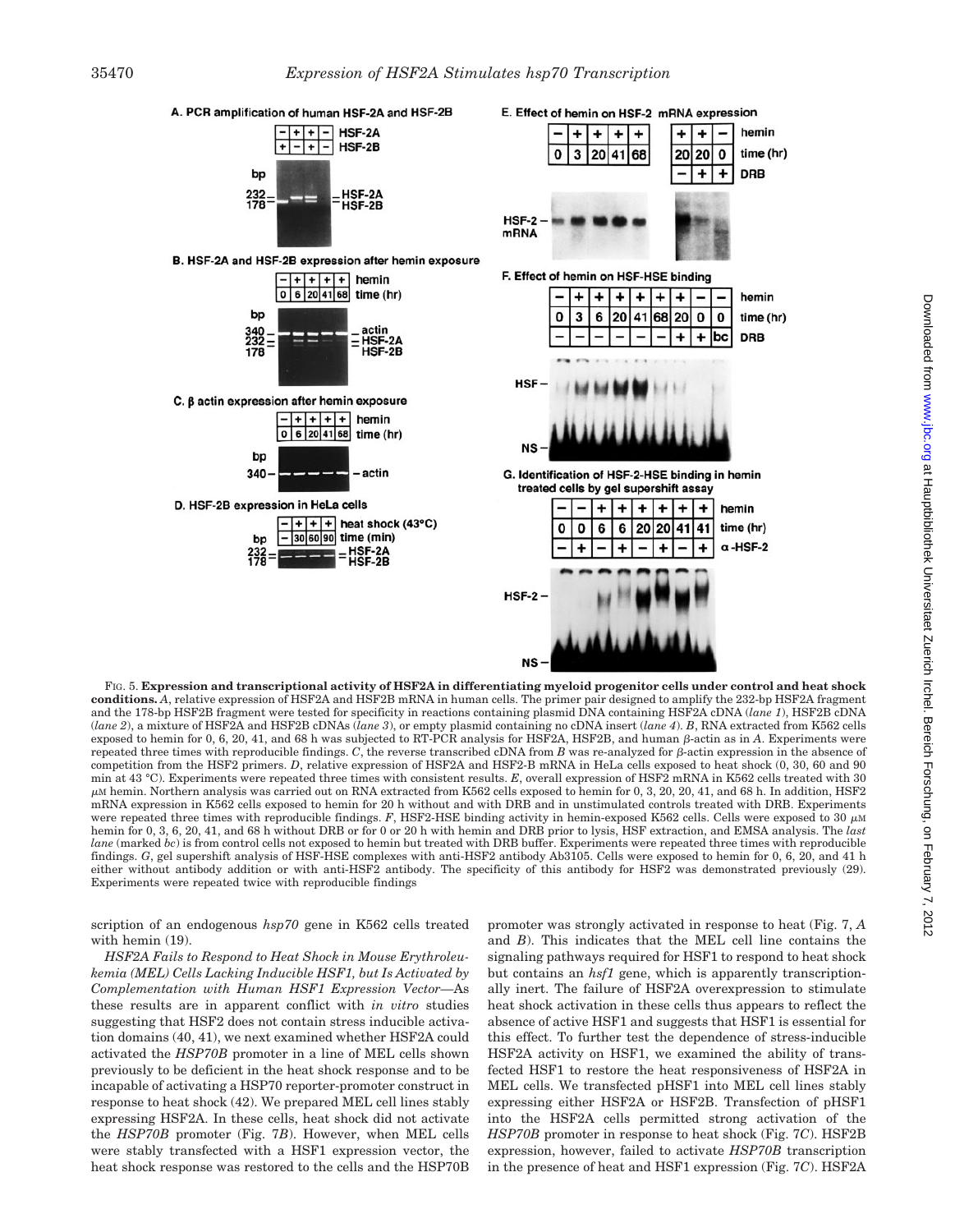

FIG. 6. **Activation of a** *HSP70B* **gene reporter in myeloid progenitor cells induced by hemin and exposed to heat shock.** The effect of heat shock on the HSP70B promoter was examined in K562 cells after exp*osure to hemin*. Cells were transfected with pGL.HSP70B and then left untreated (control), exposed to 30  $\mu$ M hemin for 20 h, heat-shocked, or heat-shocked after hemin pretreatment prior to lysis and assay for luciferase and  $\beta$ -galactosidase activity at selected time points after recovery. Luciferase activity was indexed to  $\beta$ -galactosidase activity and calculated and subject to statistical analysis as described under "Experimental Procedures." Experiments were repeated four times with reproducible findings.

and HSF2B expression at the protein level was confirmed by Western analysis (Fig. 7*D*).

*HSF1 and HSF2 Associate in Vitro and in Vivo, and Binding Is Enhanced by Heat Shock—*As these experiments suggested functional interaction between HSF1 and HSF2 in cells, we next examined whether the two proteins were physically associated. We first investigated interactions between the endogenous intracellular proteins. When cell extracts were fractionated by size exclusion chromatography and the fractions probed by SDS-PAGE/immunoblot analysis, HSF1 and HSF2 were found to co-exist in the same column fractions, suggesting possible association (Fig. 8*A*). Examining these same fractions by immunoprecipitation with anti-HSF1 antibodies and immunoblot analysis of the immunoprecipitates with anti-HSF2 antibodies, we detected the presence of HSF2, thus providing direct evidence for physical association between the proteins (Fig. 8*B*). The control immunoblot (*II*) showed no binding, thus indicating the specificity of the HSF1-HSF2 interaction. We next went on to examine effects of stress on HSF1-HSF2 association. Cells were transfected with FLAG-tagged HSF1 to increase the recovery of HSF1 and then either maintained at 37 °C as a control or heat-shocked at 43 °C and then analyzed by immunoprecipitation with anti-FLAG antibodies. As can be seen, incubation with anti-FLAG antibody permitted co-immunoprecipitation of HSF2, and this association was increased by heat shock for 10 min at 43 °C (Fig. 8*C*, *I*). This interaction was not observed when the anti-FLAG immunoprecipitation experiment was carried out under denaturing conditions (*lanes 3* and *4*). The control experiment shows that the level of HSF1-FLAG remained constant in each cell condition (Fig. 8*C*, *II*, *lanes 1* and *2*) and that denaturing conditions, although preventing HSF2 co-precipitation, did not affect the degree of HSF1-FLAG recovery (Fig. 8*C*, *II*, *lanes 3* and *4*).

We next examined HSF1-HSF2 binding in an *in vitro* system, using the GST pull-down assay (Fig. 8*D*). Chimeric GST-HSF1 protein was initially used as bait in the assay and incubated with radiolabeled, in *vitro* translated HSF2A and HSF2B (marked *529-2A* and *529-2B*). Both HSF2 isoforms were retained specifically by GST-HSF1, indicating that HSF1 and HSF2 interact *in vitro* (Fig. 8*D*). Neither HSF2A nor HSF2B bound to the GST propeptide, as indicated in the *lanes* marked *2T-2A* and *2T-2B*, thus showing the specificity of the interaction of the two HSF2 isoforms with GST-HSF1 (Fig. 8*D*). In the reverse experiment, we used GST-HSF2A as bait this time to probe for interaction with HSF1. Full-length HSF1 (marked as *529* on the figure) was avidly retained by GST-HSF2A, confirming the HSF1-HSF2 interactions (Fig. 8*D*). In control incubations, HSF1 failed to bind to GST propeptide as indicated by *lane 2T-529*, indicating the specificity of the interaction of HSF1 with the GST-HSF2A fusion protein (Fig. 8*D*). We next investigated potential structural domains within HSF1 involved in interacting with HSF2. We examined the effect of deletion of residues from the C terminus of HSF1 on binding of the resulting truncation mutants, after *in vitro* translation, to GST-HSF2A (Fig. 8*D*). Mutants 1–379, 1–279, and 1–229, containing serial truncations from the C terminus of HSF1 bound avidly to HSF2A, as did wild-type HSF1 (amino acids 1–529) (Fig. 8*D*). However, deletion of an additional 50 amino acids produced the 1–179 fragment, which, although translated efficiently, failed to bind to GST-HSF2A (Fig. 8*D*). These experiments therefore suggest a requirement for sequences between residues 179 and 229 in the HSF1-HSF2 interaction (Fig. 8*A*) (similar results were obtained with GST-HSF2B; data not shown). As the region between amino acids 179 and 229 in HSF1 contains a section of the trimerization domain that governs homotrimerization between activated HSF1 monomers, a mechanism involving the formation of heterotrimers between HSF1 and HSF2 through the leucine zipper trimerization is plausible (7, 43).

### DISCUSSION

These experiments indicate that HSF2A, in common with HSF1 cells, participates in the heat shock response. Our experiments indicate that purified HSF2 or HSF2 transcribed from transfected expression vectors only weakly activates *hsp70* gene transcription when compared with HSF1 (Figs. 2 and 3). However, earlier studies have shown that HSF2 binds with apparently similar affinity to HSE compared with HSF1, suggesting a difference in downstream trans-activating ability between the two factors (8). These differences were, however, not apparent when cells overexpressing HSF1 and HSF2 were exposed to heat shock. Heat shock caused a pronounced increase in activation of the stress-inducible *HSP70B* promoter in cells overexpressing HSF2A, as compared with HSF1 overexpressors (Fig. 4). The significance of these findings is indicated by the fact that, when HSF2A expression is increased in K562, myeloprogenitor cells induced along the erythroid lineage and *HSP70B* promoter also become more inducible by heat shock (Figs. 5 and 6). Previous studies had suggested that HSF2 is not involved in the stress response (20, 21). The present studies, however, indicate that the activity of the heat shock response may be highly sensitive to the levels of HSF2A and that the response is amplified by elevated HSF2A expression (Figs. 4 and 6). Our studies also indicate that HSF2A does not activate hsp70 transcription independently but is dependent on the presence of active HSF1 (Fig. 7). The requirement for HSF1 for HSF2A to respond to heat shock suggests that cooperative interactions occur between the two factors during heat shock that mediate enhanced transcriptional activation (Figs. 4, 6, and 7). Such a cooperative interaction is indicated by earlier studies showing that hemin, a potent inducer of HSF2A, leads to a large increase in heat-induced *hsp70* gene transcription in K562 cells (19).

The functional interaction between HSF1 and HSF2 may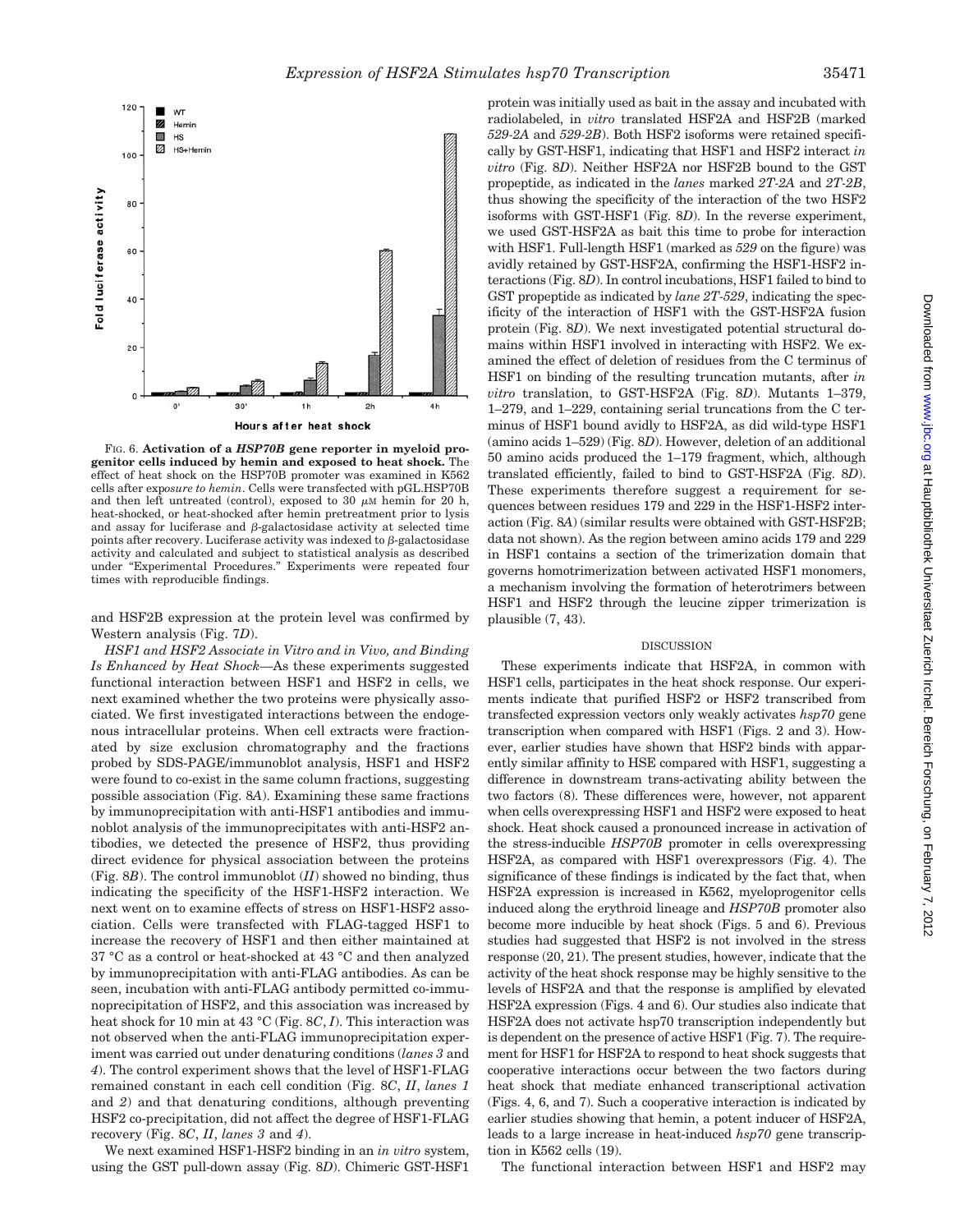

FIG. 7. **Heat shock and HSF2A overexpression do not enhance** *HSP70B* **gene transcription in cells deficient in active HSF1.** *A*, MEL cells stably transfected with pcDNA  $3.1(-)$  (empty vector only) and pHSF1 were transiently transfected with pGL.HSP70B promoter reporter construct, without heating (*NH*) or heat-shocked (*HS*, 45 min at 43 °C) and then assayed for the synthesis of luciferase at time points after heating. Luciferase activity was indexed to *B*-galactosidase activity and calculated and subject to statistical analysis as described under "Experimental" Procedures." Experiments were repeated three times with reproducible findings. *B*, MEL cells stably transfected with empty expression vector, pHSF1 or pHSF2A were transiently transfected with the pGL.HSP70B promoter reporter, heat-shocked (45 min at 43 °C), and assayed for luciferase activity after heating. Luciferase activity was calculated and subjected to statistical analysis as above. Experiments were carried out three times in triplicate with reproducible findings. *C*, MEL cells stably expressing either HSF2A or HSF2B were transiently co-transfected with pGL.HSP70B and different dosages of pHSF1 (25 ng/well containing  $4 \times 10^4$  cells) prior to heat shock (45 min at 43 °C). After 1-h recovery at 37 °C, cells were lysed and assayed for luciferase activity. Corrected luciferase activity was calculated as above. Experiments were carried out three times in triplicate with reproducible findings. *D*, relative concentrations of HSF2 proteins in MEL cells stably transfected with pcDNA3.1() empty vector, HSF1, pHSF2A, or pHSF2B. Cell proteins were extracted, separated by 10% SDS-PAGE, and probed by immunoblot analysis with anti-HSF2 antibodies as described under "Experimental Procedures." Experiments were carried out reproducibly on two occasions.

reflect the ability of the proteins to interact physically and form complexes in cells before and after heat shock (Fig. 8). This interaction was observed under resting conditions and was strongly increased by heat shock, suggesting increased avidity of HSF2 binding to HSF1 during stress (Fig. 8). Remarkably, this increased HSF2-HSF1 association occurred under conditions in which overall HSF2 levels decrease in the cell because of targeted degradation through the proteasomal pathway (39). The ability to associate with HSF1 is apparently shared by both HSF2A and HSF2B, as indicated by our *in vitro* interaction studies (Fig. 8*D*). The domains involved in HSF1-HSF2 binding are not known. However, a role for the N-terminal leucine zipper region that is largely conserved between the HSF proteins and mediates the formation of homotrimers might be suggested (43, 44). Interestingly, this region has been shown to be involved in the binding of HSF1 to the basic zipper family protein C/EBP<sub>B</sub>, indicating that this region is involved in the binding of alternative partners by HSF1 (45, 46). When the C-terminal domain of HSF1 was deleted, leaving the N-terminal DNA binding and leucine zipper regions, HSF2 binding was retained, suggesting the possibility that leucine zipper-leucine zipper interactions are involved in HSF1-HSF2 binding (Fig. 8*D*). Further studies will be needed to clearly define this interaction.

These findings with HSF family proteins are reminiscent of earlier studies of the basic zipper family of activating protein-1 binding transcription factors and the nuclear factor  $\kappa$ B complex. Activating protein-1 factors including the Fos and Jun proteins are ineffective or weak activators of transcription when in homodimeric complexes but become powerful activators when complexed as heterodimers (47, 48). Likewise, the  $p65$  component of nuclear factor  $\kappa B$  is ineffective in transcription, whereas p50 homodimers functions as repressors, in contrast to p65/p50 heterodimers, which are powerful and versatile activators of transcription (49). Our experiments suggest that similar mechanisms may be involved with HSF regulation of transcription and that HSF1-HSF2A complexes have increased potency in the activation of the *hsp70* promoter when compared with these factors acting individually (Fig. 4). The exact role of HSF2 in cellular responses to stress is currently not clear. Our unpublished studies suggest that aggregate HSF2 mRNA levels are  $\sim$ 1/4 the level of those of HSF1 in a series of tissue culture cells and, if this distribution is reflected at the protein level, HSF1-HSF2 interactions are likely to be far from stoichiometric.<sup>2</sup> In addition, we and others have ob-

<sup>&</sup>lt;sup>2</sup> D. Tang and S. K. Calderwood, manuscript in preparation.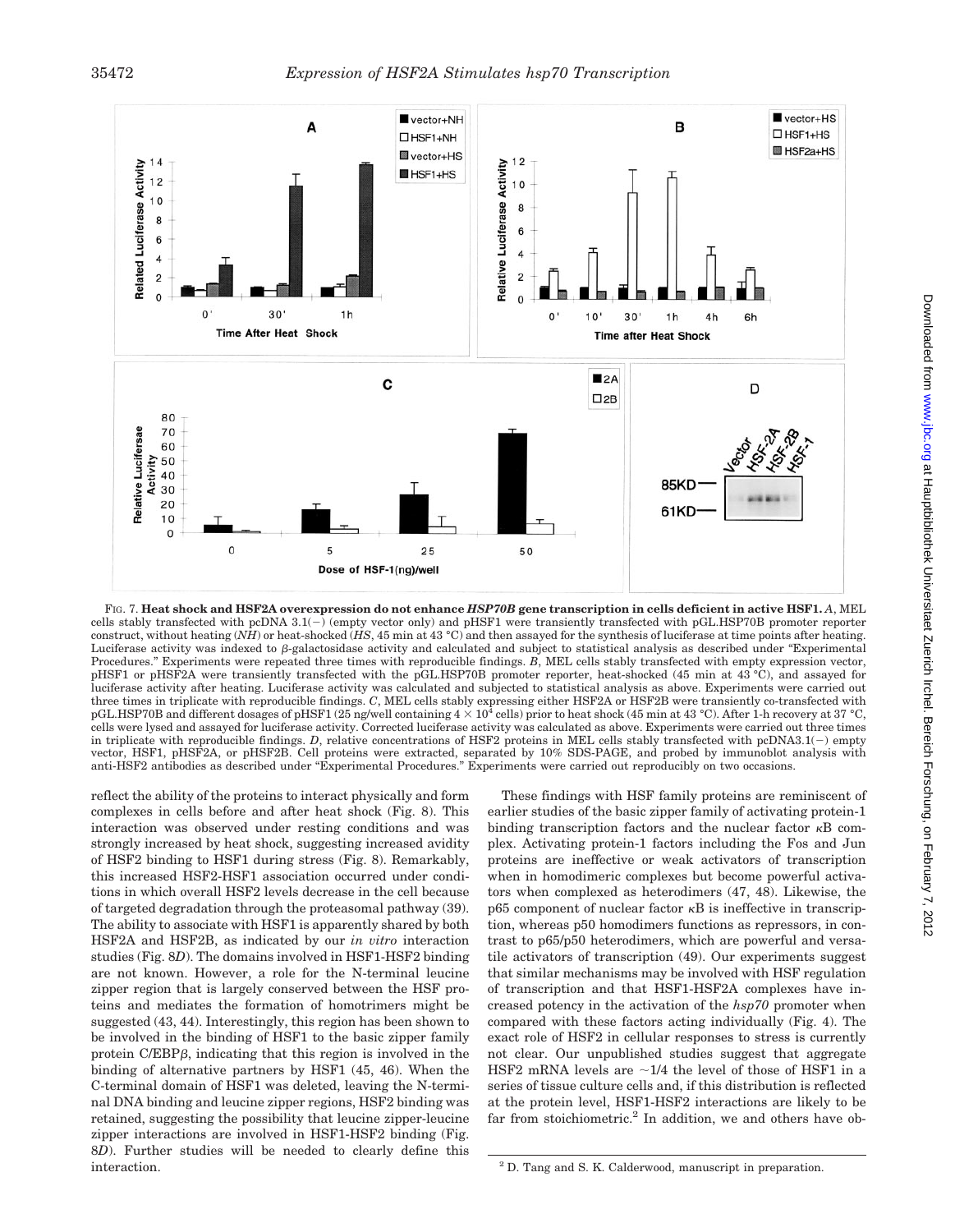

FIG. 8. **Physical interactions between recombinant HSF1 and HSF2 in** *vitro***.** *A*, HSF1 and HSF2 co-fractionate in similar molecular weight complexes during gel-filtration chromatography. Cycling cells were solubilized and fractionated by gel-filtration chromatography on a Superdex 200 HR10/30 column using an FPLC system. Aliquots of the fractions were examined by SDS-PAGE followed by Western/ECL using the indicated antibodies. Molecular weight markers are indicated at the *top*. *B*, endogenous HSF1 and HSF2 co-immunoprecipitate from similar molecular weight complexes during gel-filtration chromatography. Fractions in *lanes 3–12* above were subjected to anti-HSF1 immunoprecipitation and tested for associated HSF2 using immunoblot analysis with anti-HSF2 (*top*) or control (*bottom*) antibodies. *Lane C*, involves total cell extract (from the same fraction run in *lane 9* in *A*), included as a blotting and molecular mass control. *C*, HSF2 co-immunoprecipitates with HSF1-FLAG. HSF2 was co-expressed in two subconfluent cultures along with HSF1-FLAG. One of the transfected cultures was subjected to heat shock (10 min at 43 °C), and both plates were harvested, solubilized in extraction buffer, and subjected to affinity immunopurification with anti-FLAG Sepharose (*lanes 1* and *2*). As controls, parallel pull-downs containing 0.1% SDS, 0.5 M NaCl in the extraction and wash buffer were included (*lanes 3* and *4*). Following SDS-PAGE, anti-HSF2A and anti-FLAG blotting was performed to detect associated HSF2 and verify levels of HSF1-FLAG expression and recovery, respectively. Experiments were each repeated twice, and similar results were observed. *D*, HSF2-HSF1 interaction was examined *in vitro* using the GST pull-down assay. Recombinant GST-HSF1 and GST-HSF2 "bait" proteins were prepared as described under "Experimental Procedures" and tested for functional activity by EMSA as in Fig. 1. Radiolabeled HSF2A, HSF2B, HSF1, and HSF1 deletion mutants shown were<br>prepared by *in vitro t*ranscription/translation in the presence of <sup>35</sup>S-labeled m autoradiograph on the right hand side of the figure. For this purpose, 2  $\mu$ l of translation reaction mixture was separated by 10% SDS-PAGE and autoradiograph on the right hand side of the figure. For this purpose, 2 µl of translation reaction mixture was separated by 10% SDS-PAGE and<br><sup>35</sup>S-labeled proteins detected by x-ray film autoradiography. For GST pull-dow proteins, was incubated with the GST propeptide or GST fusion protein. Initially, GST-HSF1 (529) was incubated with 35S-labeled HSF2A and HSF2B (*fourth* and *fifth* lanes, marked *529-2A* and *529-2B*). Products were isolated on GSH beads, washed, and analyzed by 10% SDS-PAGE/x-ray film autoradiography. In the next experiments, GST-HSF2A (2A) was incubated with wild-type HSF1 (529) and a series of HSF1 mutant proteins with C-terminal truncations of, respectively, 350, 300, 250, and 150 amino acids from the 529-amino acid HSF1 and marked 2A-178, 2A-229, 2A-279, and 2A-379). Initially, GST-HSF1 (529) was incubated with HSF2A and HSF2B (*fourth* and *fifth lanes*, marked 529 –2A and 529 –2B). Products were isolated on GSH-Sepharose beads, washed and analyzed by 10% SDS-PAGE/x-ray film autoradiography. In the next experiment, GST-HSF2A (2A) was incubated with wild-type HSF1 (529) and a series of HSF1 mutant proteins with C-terminal truncations of, respectively, 350, 300, 250 and 150 amino acids from the 529 amino acids of wild-type HSF1 (marked 2A-179, 2A-229, 2A-279, and 2A-379). The reactions were analyzed as above. The first three lanes are from control incubations in which GST propeptide (2T) was incubated with, respectively, HSF2A, HSF2B, and HSF1 (marked 2T-2A, 2T-2B, and 2T-529). All autoradiographs were quantitated by densitometry and relative density of the bands used to determine the relative retention of translated proteins by the GST-fusion proteins. Relative retention of HSFA and HSF2B (% of input) on GST-HSF1 was, respectively, was 7.7% and 6.8%. Relative retention of HSF1 polypeptides on GST-HSFA was, respectively, 2.55 (wild-type HSF1), 5.2%, (1–379), 4.9% (1–279), and 7.2% (1–179) and undetectable for 1–179. The experiment was repeated twice with reproducible findings.

served that prolonged heat shock causes a marked decline in overall HSF2 levels (data not shown), and this has been ascribed to increased HSF2 degradation by targeted proteolysis (39). Levels of HSF1 are thus likely to far exceed HSF2 in heat-shocked cells. However, as discussed above, HSF1-HSF2 association is enhanced by heat shock, suggesting the formation of high affinity HSF1-HSF2 complexes after heat (Fig. 8). The ability of HSF2A to potentiate the activation of transcription may thus partially depend on the relative intracellular levels of HSF2A surviving after stress. Conditions that enhance HSF2A expression (such as exposure to hemin; Fig. 5) or limit HSF2 degradation (such as proteasomal inhibitors) increase HSFA-directed transcription (39). Alternatively, HSF2 degradation may be involved in the resolution of the heat shock response and may serve to attenuate *hsp* gene transcription in cells recovering from stress. Our studies do not define the cellular role of HSF2B in the heat shock response. Under the

conditions used here, elevated expression of HSF2B neither activated nor repressed heat-induced hsp70 transcription (Figs. 1, 3, 4, and 7).

Our studies also suggest that the stress-induced activity of HSF2 depends on the relative levels of alternatively spliced HSF2 isoforms (Fig. 4). The levels of HSF2A and HSF2B mRNA and protein vary between tissues (23, 24, 50). HSF2A and HSF2B differ in the deletion of 18 codons from the HSF2B mRNA encoding a sequence from amino acids 393– 411 (Fig. 9). Although the significance of deleting this region for HSF2 regulation is not clear, splicing removes sequences from a domain in HSF2 highly conserved with HSF1 that encodes activation domain 1 (Fig. 9). The N-terminal 4 amino acids of the DS domain (LFTS) overlap with the sequence in HSF2 corresponding to AD-1 in HSF1, a structural overlap that suggests a potential role for alternative splicing of the DS region in HSF2 regulation. However, on exposure to heat shock, only HSF2A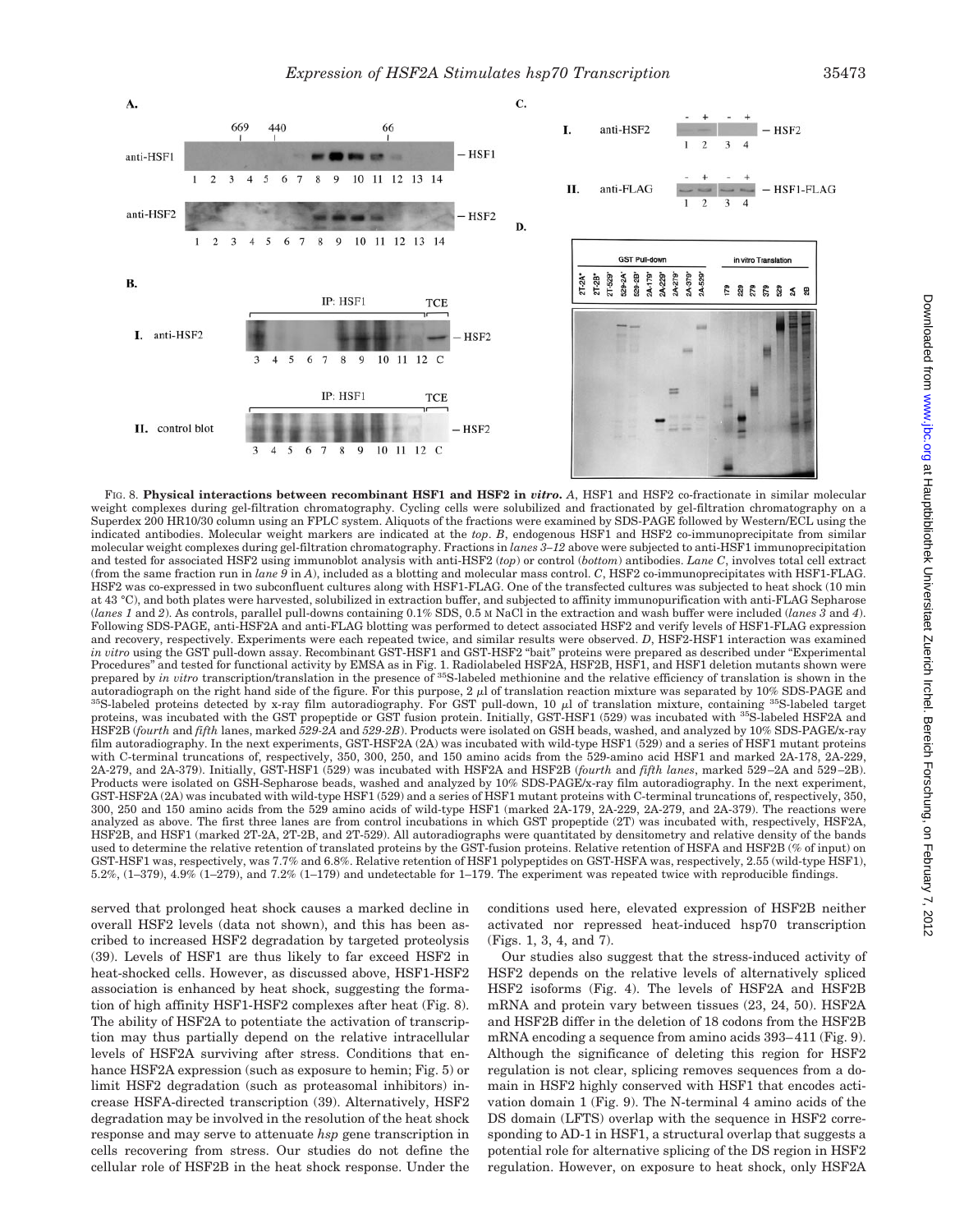| 72  | SNVPAFLTKLWTLVSDPDTDALICWSPSGNSFHVFDQGQFAKEVLPKYFKHNNMASFVRO<br>SNVPAFL+KLWTLV + T+ I WS +G SF V D+ +FAKE+LPKYFKHNNMASFVRO                                          | 13  |
|-----|---------------------------------------------------------------------------------------------------------------------------------------------------------------------|-----|
| 64  | SNVPAFLSKLWTLVEETHTNEFITWSQNGQSFLVLDEQRFAKEILPKYFKHNNMASFVRQ                                                                                                        | 5   |
| 131 | LNMYGFRKVVHIEOGGLVKPERD-DTEFOHPCFLRGOEOLLENIKRKVTSVSTLKSEDIK                                                                                                        | 73  |
|     | LNMYGFRKVVHI+ G+VK ERD EFOHP F +GO+ LLENIKRK<br>$VS+ K E+ K$                                                                                                        |     |
| 120 | LNMYGFRKVVHID-SGIVKOERDGPVEFOHPYFKOGODDLLENIKRK---VSSSKPEENK                                                                                                        | 65  |
| 191 | IRODSVTKLLTDVOLMKGKOECMDSKLLAMKHENEALWREVASLROKHAOOOKVVNKLIO<br>IRO+ +TK+++ O ++ KOE ++S+L +K ENE+LW+EV+ LR KHAOOO+V+ K++O                                          | 132 |
| 180 | IRQEDLTKIISSAQKVQIKQETIESRLSELKSENESLWKEVSELRAKHAQQQQVIRKIVQ                                                                                                        | 121 |
| 249 | FLISLVOSNRILGVKRKIPLMLNDSGS--AHSMPKYSROFSLEHVHXXXXXXXXXXXXXX                                                                                                        | 192 |
|     | $F+++LVO+N+++$ + $KRK$ $PL+LN$ + $G+$<br>$+$<br>$++ + H H$                                                                                                          |     |
| 240 | FIVTLVONNOLVSLKRKRPLLLNTNGAOKKNLFOHIVKEPTDNHHHKVPHSRTEGLKPRE                                                                                                        | 181 |
| 303 | XXXXXXDAVASSGPIISDIT------ELAPASPMASPGGSIDERPLSSSPLVRVKEEPPS<br>s<br>II D+T<br>$E$ $P$ $P$ +<br>D<br>$S$ $P + + F$                                                  | 250 |
| 292 | R--------ISDDIIIYDVTDDNADEENIPVIPETNEDVISDPSNCSQYPDIVIVEDDNE                                                                                                        | 241 |
| 363 | PPOSPRVEEASPGRPSSVDTLLSPTALIDSILRESEPAPASVTALTDARGHTDTEGRXXX<br>$+P$ ++<br>$P+$<br>$+ S$<br>$SP + S$<br>$L +$<br>т<br>$+$                                           | 304 |
| 344 | DEYAPVIOSGEONEPARES--------LSSGSDGSSPLMSSAVOLNGSSSLTSEDPVTMM                                                                                                        | 293 |
| 423 | XXXXXXXEKCLSVACLDKNELSDHLDAMDSNLDNLOTMLSSHGFSVDTSALLDLFSPSVT<br>++ L K EL D+LD++D +L++ O MLS<br>$FS+D$<br>$L+DLF+SV$                                                | 364 |
| 399 | DSILND-----NINLLGKVELLDYLDSIDCSLEDFOAMLSGROFSIDPDLLVDLFTSSVO                                                                                                        | 345 |
| 480 | V-PDMSLPDLDSSLASIOELLSPOEPPRPPEAENSSPDSGKOLVHYTAOPLFLLDPGS<br>$+$ $P$<br>$+ +$ S<br>$\mathbf{P}$<br>$\mathbf S$<br>KOL+ YTA PL<br>$^{++}$<br>$\ddot{}$<br>E<br>$G+$ | 424 |
| 457 | MNPTDYINNTKSENKGLETTKNNVVOPVSEEGRKSKSKPDKOLIOYTAFPLLAFLDGN                                                                                                          | 400 |

FIG. 9. **Amino acid sequence comparison between human HSF1 and HSF2.** We have compared the 629-amino acid sequence of HSF1 with the 636-amino acid sequence of HSF2 using BLAST2 analysis. The HSF1 sequence is shown above and the HSF2 sequence below, with conserved amino acids indicated in the intervening line. Functional domains including the DNA binding domain, the trimerization domain and leucine zipper 4 (*LZ4*) are assigned as in Ref. 10 and indicated by *underlining* the sequence. The differentially spliced sequence present in HSF2A, determined by our molecular cloning studies described under "Experimental Procedures," which is identical to the differentially spliced sequence in murine HSF2 (23), is indicated as *DS*. Minimal homology was found between the remainder of the two protein sequences outside of the regions shown here, and these sequences have not been included here.

stimulates *trans*-activation of the *HSP70B* promoter, suggesting a role for the DS domain in stress-inducible transcription (Fig. 4, *A* and *B*). This may be a result of the fact that only HSF2A contains an intact AD-1-like domain or to other residues in the DS sequence. The failure of transfected HSF2A to activate the *HSP70B* promoter in MEL cells casts doubt on the presence of stress-inducible activation domains in HSF2 as suggested previously (40, 41). One possible hypothesis to explain the role of HSF2A in the heat shock response is that transcriptional activation is conferred by HSF2 only when complexed with HSF1 and that gene induction by such complexes is the result of activation domains in HSF1. However, this domain does not activate transcription and, when fused to heterologous activation domains, functions as a repressor rather than an activator of transcription (40). The AD-1-like domain in HSF2A may thus play another role in heat shock gene transcription such as interacting with a co-activator or might possibly function as an activation domain only in the context of HSF2A-HSF1 complexes. Earlier studies in fact suggest that this site may contain a binding site for potential regulatory proteins.

Thus, HSF2A is an activator of stress-induced *hsp70* transcription and contributes to the complexity becoming evident in the eukaryotic heat shock response (15, 51). Although most studies indicate that HSF1 is the primary factor that leads to protection from stress, it is now evident that both HSF2A and HSF3 may contribute to the response (Figs. 4 and 6) (51). The more elaborate regulatory mechanisms controlling HSF2 activity suggests a cell- or tissue-specific role for HSF2 in developing embryonic and tissue stem cells that may complement the effects of the ubiquitously expressed HSF1 and take part in the protection of such cells from environmental stresses (Fig. 5) (21, 23, 24, 50).

*Acknowledgments—*We thank Juan Wang and Robert Prevelige for fine technical contributions. We acknowledge John March for preparing the HSF2A and HSF2B cDNAs and the HSF2 GST fusion constructs. We thank Yue Xie and Changmin Chen for providing expression vectors and HSF1 deletion constructs for the study.

#### REFERENCES

- 1. Wu, C. (1984) *Nature* **311,** 81– 84
- 2. Wiederrecht, G., Seto, D., and Parker, C. S. (1988) *Cell* **54,** 841– 853
- 3. Sorger, P. K., and Pelham, H. R. B. (1987) *EMBO J.* **6,** 3035–3041
- 
- 4. Zimarino, V., Tsai, C., and Wu, C. (1990) *Mol. Cell. Biol.* **10,** 752–759 5. Clos, J., Westwood, T., Becker, P. B., Wilson, S., Lambert, K., and Wu, C. (1990) *Cell* **63,** 1085–1097
- 6. Rabindran, S. K., Gioorgi, G., Clos, J., and Wu, C. (1991) *Proc. Natl. Acad. Sci. U. S. A.* **88,** 6906 – 6910
- 7. Sarge, K. D., Zimarino, V., Holm, K., Wu, C., and Morimoto, R. I. (1991) *Genes Dev.* **5,** 1902–1911
- 8. Kroeger, P. E., and Morimoto, R. I. (1994) *Mol. Cell. Biol.* **14,** 7592–7603
- 9. Sheldon, L. A., and Kingston, R. E. (1993) *Genes Dev.* **7,** 1549 –1558
- 10. Wu, C. (1995) *Annu. Rev. Cell Dev. Biol.* **11,** 441– 469
- 11. Sorger, P. K., and Nelson, H. C. M. (1989) *Cell* **59,** 807– 813
- 12. Harrison, C. J., Bohm, A. A., and Nelson, H. C. (1994) *Science* **263,** 224 –227 13. Schuetz, T. J., Gallo, G. J., Sheldon, L., Tempst, P., and Kingston, R. E. (1991) *Proc. Natl. Acad. Sci. U. S. A.* **88,** 6910 – 6915
- 14. Nakai, A., and Morimoto, R. I. (1993) *Mol. Cell. Biol.* **13,** 1983–1997
- 15. Nakai, A., Tanabe, M., Kawazoe, Y., Inazawa, J., Morimoto, R. I., and Nagata, K. (1997) *Mol. Cell. Biol.* **17,** 469 – 481
- 16. Morimoto, R. I. (1993) *Science* **269,** 1409 –1410
- 17. Voellmy, R. (1994) *Crit. Rev. Eukaryotic Gene Exp.* **4,** 357– 401
- 18. Sistonen, L., Sarge, K. D., Phillips, B., Abravaya, K., and Morimoto, R. I.